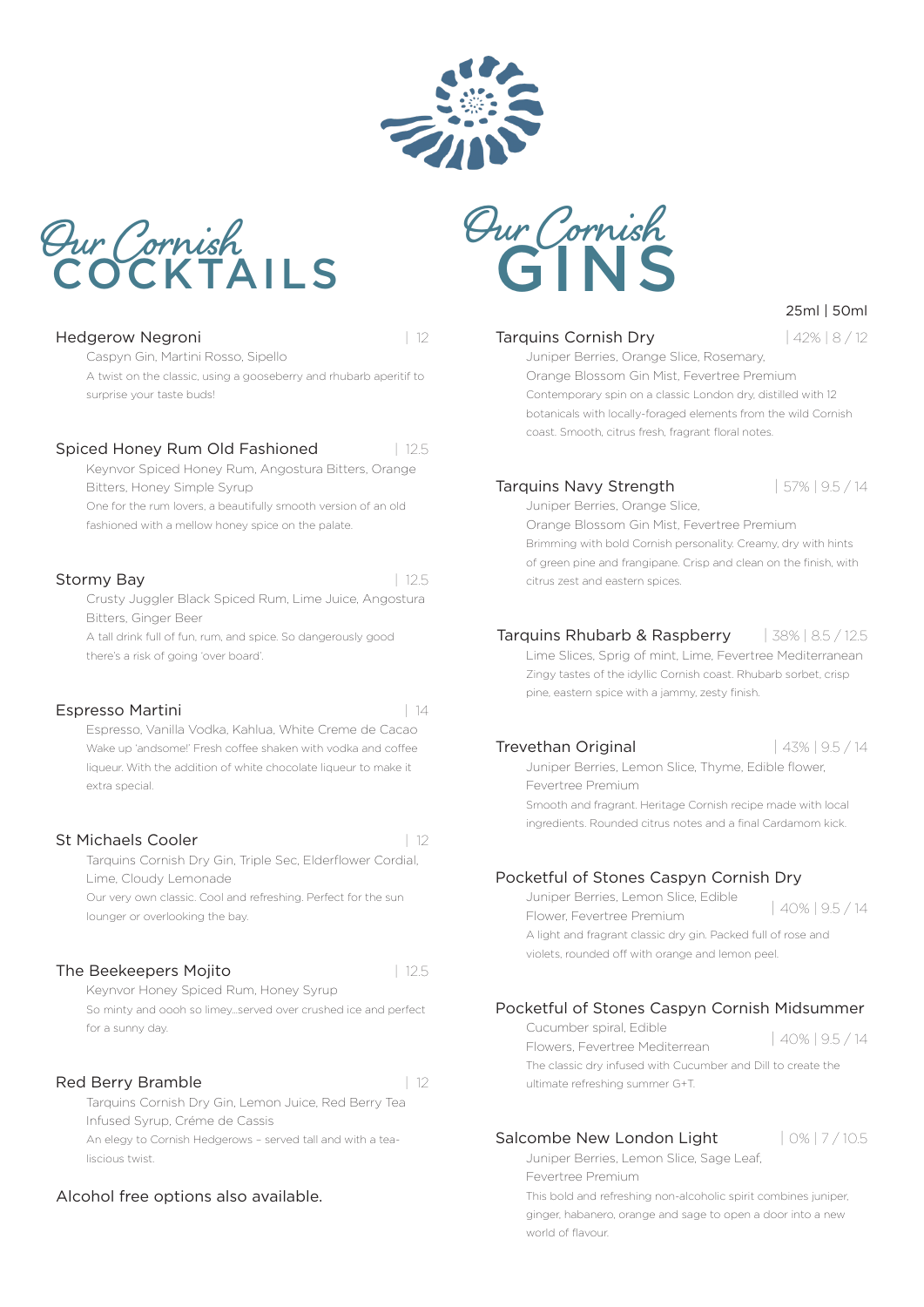

half | pint

## DRAUGHTS half|pint BOTTLES

| Korev $ 4.8\%$                | 315.5 |
|-------------------------------|-------|
| Poretti   4.8%                | 3.5 6 |
| Brooklyn Pilsner   5.0%       | 3155  |
| Tribute   4.2%                | 3155  |
| Proper Job $ 4.5\%$           | 3155  |
| Cornish Orchards Cider   4.5% | 3155  |
|                               |       |

# SOFT DRINKS

| Coke / Diet Coke                                                        | 315 |
|-------------------------------------------------------------------------|-----|
| Schweppes Lemonade                                                      | 315 |
| <b>Cornish Orchards Sparklings</b>                                      | 3.5 |
| elderflower, apple & rhubarb, Sicilian lemonade                         |     |
| <b>Frobishers Juices</b><br>pineapple, tomato, apple, orange, cranberry | 35  |
| Fevertree<br>tonics, ginger ale, ginger beer                            | 3   |
| Coastal Spring Still / Sparkling Water                                  | 15  |

## HOT DRINKS

| <b>Espresso</b>                         | 2.5 |
|-----------------------------------------|-----|
| Double Espresso                         | 3   |
| Macchiato                               | 3   |
| Cortado                                 | 3.5 |
| Flat White                              | 3.5 |
| Cappuccino                              | 3.5 |
| Latte                                   | 3.5 |
| Americano                               | 3   |
| Mocha                                   | 3.5 |
| <b>Hot Chocolate</b>                    | 3.5 |
| Babycino                                | 1.5 |
| Breakfast Tea                           | 2.5 |
| <b>Speciality Teas</b>                  | 3   |
| Earl Grey, Lemon and Ginger, Red Berry, |     |
| Green, Mint, Chamomile                  |     |

| <b>Sol</b>   330ml   4.2%                      |   |
|------------------------------------------------|---|
| <b>Mena Dhu</b>   500ml   4.5%                 | 6 |
| Cornish Orchard Blush   500ml   4.5%           | 6 |
| Brooklyn Special Effects   330ml   0% abv   GF | 4 |

# RUM

25ml | 50ml

| Havannah 3 Year Old  | 519             |
|----------------------|-----------------|
| Havanah Anejo        | $4.5 \,   \, 8$ |
| Koko Kanu            | $4.5 \, \, 8$   |
| Keynvor Honey Spiced | 519             |
| Crusty Juggler       | 509             |

# VODKA

| Aval Dor         | 519     |
|------------------|---------|
| Aval Dor Vanilla | 519     |
| Absolute Blue    | $4.5$ 8 |

### BOURBON / WHISKY

| <b>Buffalo Trace</b>  | 519    |
|-----------------------|--------|
| Makers Mark           | 5.5 10 |
| Jack Daniels Old No.7 | 519    |
| Jamesons              | 519    |
| Jamesons Orange       | 6 11   |
| Toki Japanese         | 7 13   |
| Glengoyne 12 Year     | 8   15 |

### SELECTED OTHERS

| Disaronno Amaretto            | 45.        |
|-------------------------------|------------|
| Baileys   50ml                | 5.         |
| Martini   50ml                | 5          |
| Campari                       | 4          |
| Sipello                       | 519        |
| Aperol                        | 4          |
| Martell VS*** Brandy          | $6.5$   12 |
| Chateau de Pellehaut Armegnac | 10 20      |
| Coffee Liqueur                |            |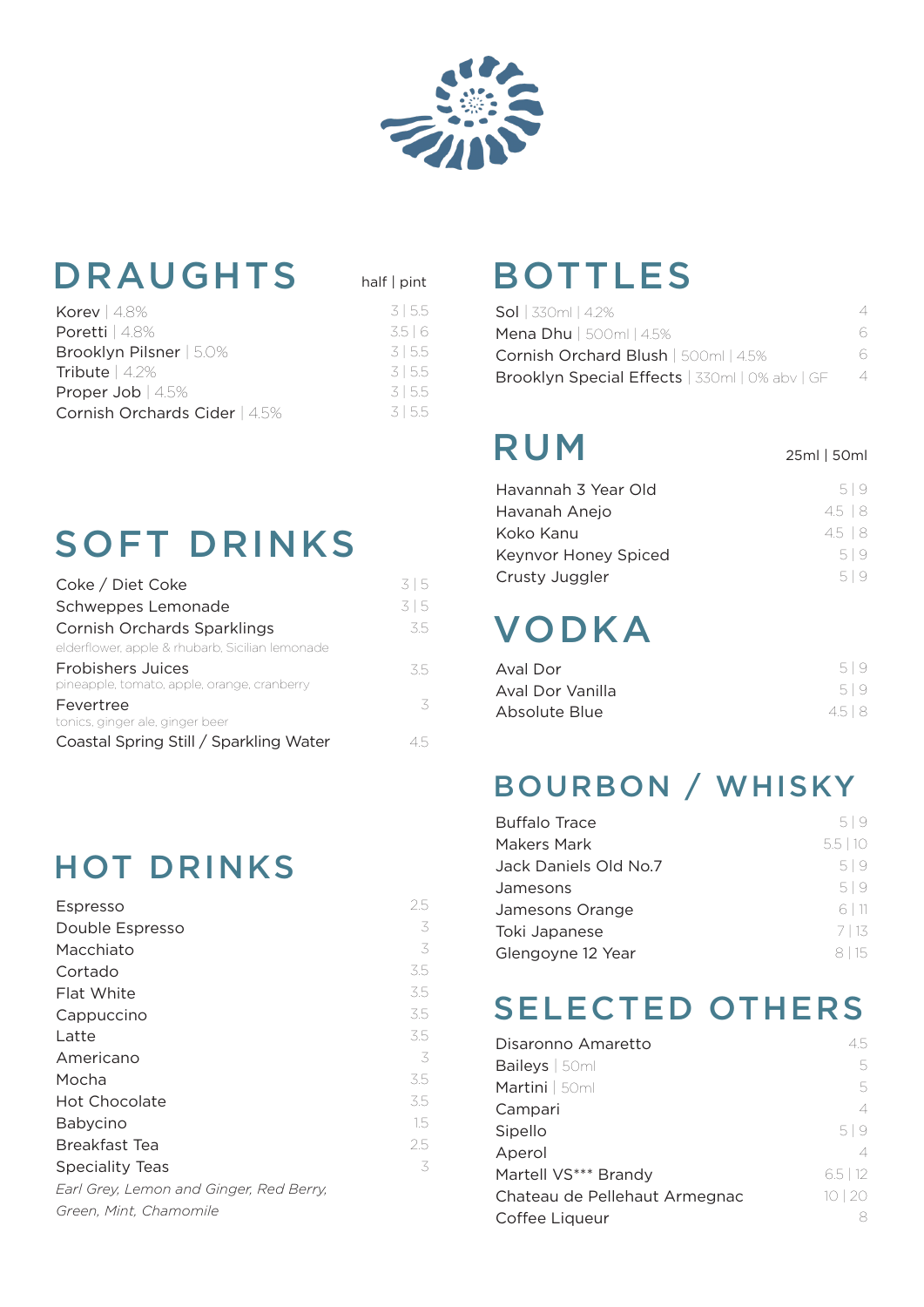### Showcase Wines

with a bright acidity.

## SPARKLING

Superb local golden sparkler with an elegant fizz and full, ripe flavours, of elderflower and hedgerow notes, yet truly brut. Camel Valley Brut Rose | VG 2017 | Cornwall | 12.5% | 65

Camel Valley Brut | VG 2021 | Cornwall | 12.5% | 60

Lovely floral and delicate strawberry fruit nose that drives into a brioche, fresh bread yeastiness supported by crisp acidity and a finish of great finesse.

Prosecco Spumante Divici **N.V | Veneto, IT | 11% | 8.5 / 32** Pale lemon colour, creamy bubbles. This organic offering has a delicate floral bouquet with notes of fruit.

### Laurent-Perrier La Cuvée Brut | VG N.V. | Champagne | 12% | 15.5 / 85 / 170 Light and elegant. Real finesse tops fresh bread undertones, taut apple and citrus fruit.

Laurent-Perrier Cuvée Rosé | VG N.V. | Champagne | 12% | 105 Pale and interesting, yet full and flavoursome. Classic wine, iconic bottle.

# WHITE

Knightor Carpe Diem | VG N.V. | Cornwall | 11% | 52 Characteristic aromas of grapefruit, elderflower and green fruit, bright lemon in colour, good intensity, with a very fresh clean finish.

San Elian Sauvignon Blanc | VG 2021 | 2021 | Central Valley, Ch | 12.5% | 7 / 26 Tropical nose, citrus on the palate, a light body and a balanced acidity.

Intorno Catarratto Pinot Grigio | VG 2020 | Sicily, It | 12% | 7 / 26 Dry, soft and well-balanced with delicate pear and almond flavours.

Lion Ridge Chenin Blanc 2021 | Western Cape, SA | 13% | 7.5 / 28 Leaps out of its skin with zesty lemon tropical freshness, then more-rounded melon flavours.

Lago Vinho Verde | VG N.V. | Vinho Verde DOC, Por | 10% | 28 Light effervescence releases tropical and citric aromas with floral notes revealing a great freshness with a vivid acidity.

| Ermita de San Felices Blanco                                                                                                        | 2020   Rioja, Sp   12.5%   8.5 / 30 |
|-------------------------------------------------------------------------------------------------------------------------------------|-------------------------------------|
| A very fruity aroma with sweet overtones resulting from good quality Viura grapes. Well structured, good acidity and a long finish. |                                     |

Taringi Sauvignon Blanc 2020 | Marlborough, NZ | 12.5% | 34 Marlborough aromas leap from the glass, continuing to the palate - gooseberry, nettle, lime and passion frui with a pleasingly crisp finish.

Picpoul de Pinet M 2018/19 | Languedoc, Fr | 13% | 34 Fresh with a bright aroma of white flowers and zesty citrus.

De Bortoli Deen Vat 7 Chardonnay | VG 2020 | Australia | 13.5% | 36 Golden Aussie Chardonnay shows a touch of caramel and vanilla oak, with plenty of up-front spice and nicely structured fruit. Full of

ripe flavours, balanced with a racy citrus line.

#### Laurent Miquel Albariño 2020 | Languedoc, Fr | 13% | 40 Aromas of grapefruit with a delicate floral overtone, the palate refreshing with ripe white peach flavours and a hint of lime on the finish.

### Aromas of pear, citrus, lime, creamy melon with a grassy minerality. Flavours of tropical fruits, citrus and hints of lemon blossom, finish

Sancerre, Domaine Neveu 2002 | Sancerre, Fr | 13% | 56 Classic wine from the historical home of Sauvignon with an elegant minerality and grassy, gooseberry fruit.

### Alain Geoffroy Chablis 2019 | France | 13% | 58

Fragrant flowers, fruity aromas with sweet, suave scents. A pronounced minerally character enhances the fruit flavours.

### 175ml / 750ml

Hahn Pinot Gris | VG 2018 | USA | 14% | 50